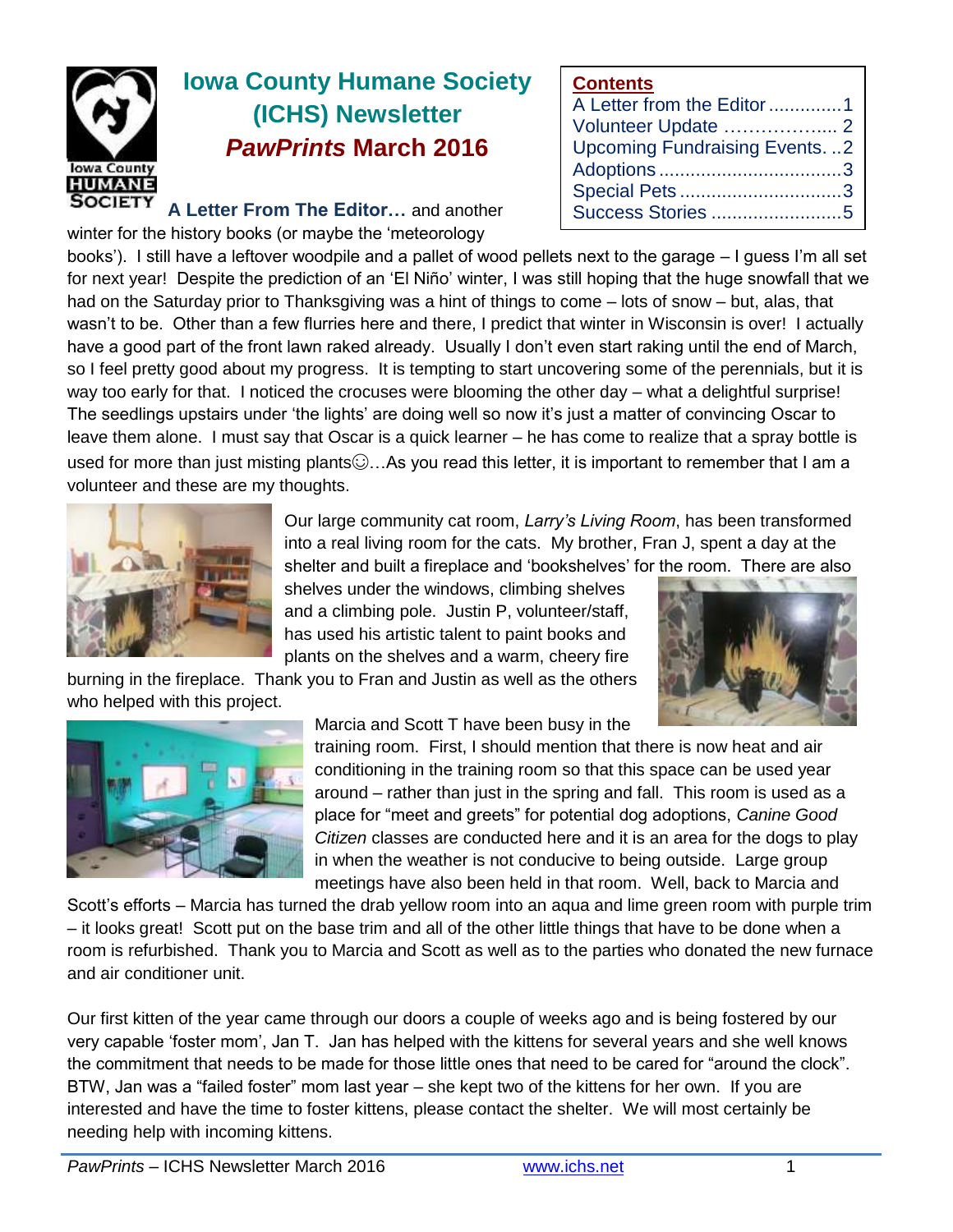*Angel's Wish* – this cat rescue organization located in Verona took several cats from ICHS last year and they have taken several more again this year. Their first trip in January took all of our "teenagers" (it is

difficult to find homes for teenagers once kittens make an appearance)! They came back recently and took some of our older cats. I was especially pleased that they took Bridget as I was trying to figure out how to introduce Bridget to "my gang" at home! Bridget has been with us going on four years. She is a nice kitty but not very personable so she was always being overlooked. Hopefully, we'll find out soon that Bridget has found her forever home. Thank you Angel's Wish and all your volunteers for helping find homes – not just for the ICHS cats – but for all of the cats that you find homes for! To learn more



about Angel's Wish, go to [www.angelswish.org.](http://www.angelswish.org/) The ICHS cats that went to Angel's Wish include:

|                | .       |         |         |                     |            |       |                   |            |
|----------------|---------|---------|---------|---------------------|------------|-------|-------------------|------------|
| Azule          | Cheddar | Devin   | Griff   | <b>Leo</b>          | Miss White | Opie  | <b>Skunk</b>      | Treble     |
| <b>Boots</b>   | Cheese  | Frankie | Hardie  | Lola                | Nya        | Paige | Swayze            | $\tau$ utu |
| <b>Bridget</b> | Cinder  | Gaby    | Jenelle | Maddy               | Oakley     | Rocco | <sup>-</sup> essa | Ula        |
| Carol          | Colby   | Gordo   | Kalvin  | Mason               | Oldrick    | Ron   | ا ت               | Vance      |
| Casey          | Collin  | Wes     | Lee     | <b>Miss Scarlet</b> | Onyx       | Sippi |                   |            |

## **If you have any suggestions or ideas about the content of ICHS PAWPRINTS, please contact me, Terri Davis, at [roadhogbiker@gmail.com](mailto:roadhogbiker@gmail.com)**

## **Volunteer Update**

As a reminder, ICHS is a volunteer-based organization and our volunteers are priceless when it comes to our mission and success. As important as our volunteers are, perhaps we don't have an adequate way to express our thanks other than to say "thank you" and there may be a time when even that doesn't occur. Most of us volunteer because we want to, and we don't expect thanks – a wagging tail or a purring cat is our thanks! ICHS has a *"Lucky Volunteer of the Month"* drawing – just for fun. One volunteer's name is drawn each month and receives a little something – no, not a kitten $\odot$  – as a token of ICHS's appreciation. The volunteer is "lucky" because it has nothing to do with how often you volunteer (there is only one name/per person/ per month no matter how much time you spend volunteering) and so "lucky" is simply being the one whose name is drawn from the container – that's the "luck of the draw"!

Our most recent "lucky volunteers" are: **January** – Melissa W. Melissa is from Mineral Point and has been a volunteer since December 2013. Melissa works in Dodgeville and spends many of her 'lunch hours' here at the shelter with the cats. **February** – Mary H. Mary lives in Spring Green and has been a volunteer since June 2015. Mary and her children, Madeline and Leo, make the drive to Dodgeville a couple of times a month to spend time with our cats. Thank you to Melissa and Mary and her children – and all the rest of you for everything that you do for ICHS! If you are thinking about becoming a volunteer, our volunteer orientations are the 3<sup>rd</sup> Sunday of the month at 1:00 at the shelter in Dodgeville.

# **Upcoming Fundraising Events**

Just a reminder that ICHS is always looking for volunteers to help with the planning and implementation of our fundraisers. Our goal is to have enough volunteers so that each individual would only have to help plan and/or work at one event per year. So…if you would like to get involved with the planning and organizing of 2016's fundraisers, please contact the shelter for more details. We hope to hear from you!!!

#### **ICHS Spring Garage Sale Fundraiser – April 22nd & 23rd**

We are having our spring garage sale April 22 & 23 to raise funds for the shelter. As you are thinking about spring cleaning projects, do you have some items that are fully functional and in good condition that you no longer have a need or use for? That item(s) may be exactly what someone else has been looking for! We are accepting donations NOW! Furniture, household items, electronics and jewelry are some items that we are looking for. If you have any questions, please give us a call at 935-1381. We will also need a few volunteers to help staff this sale.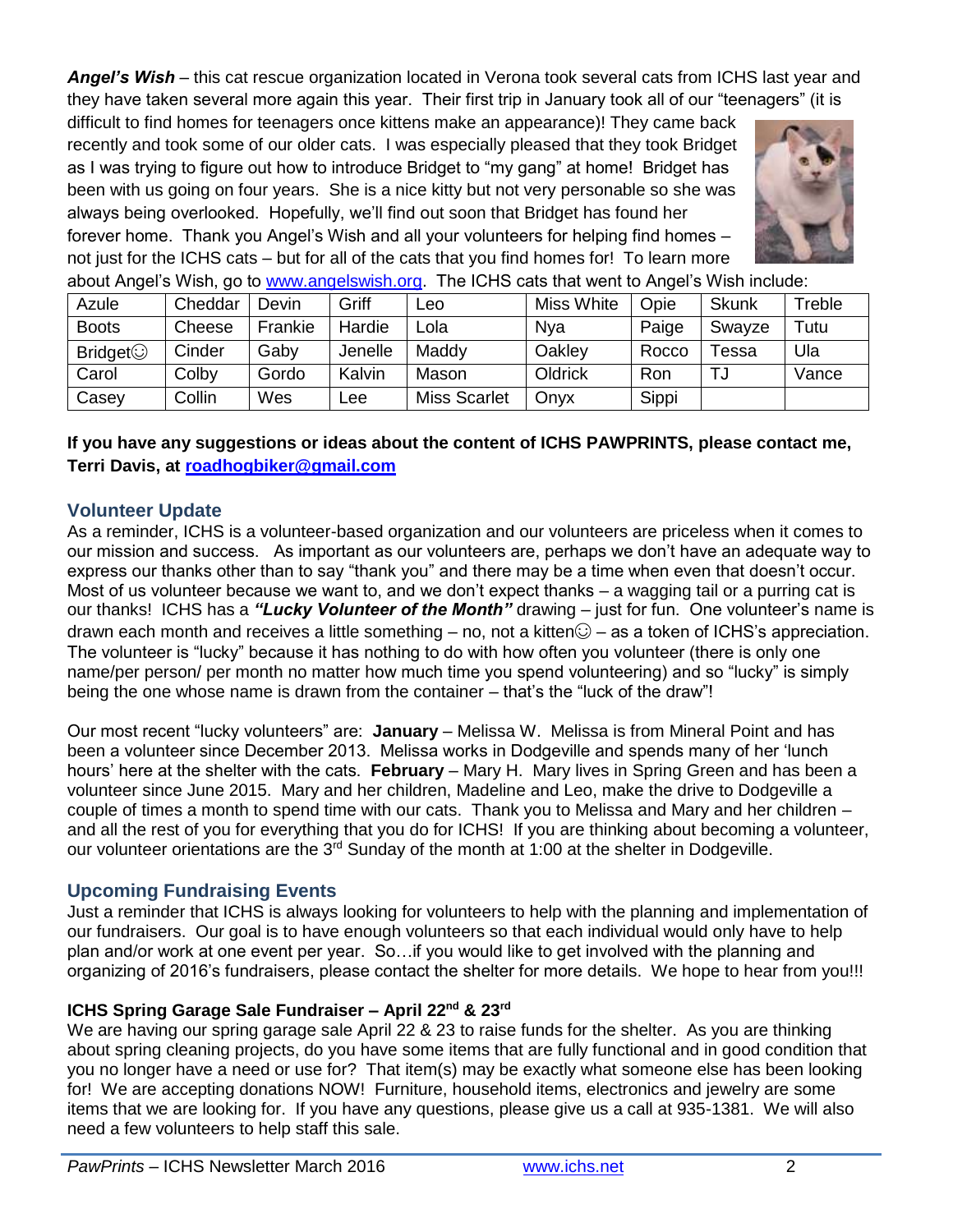#### **ICHS Plant Sale Fundraiser – May 21 & May 28**

The "10<sup>th</sup> Annual Plant Sale" is right around the corner. As usual the sale will be held on two Saturdays in May – the 21<sup>st</sup> and the 28<sup>th</sup> from 8:30 – 12:00 at the shelter in Dodgeville. All money goes to health care for the animals. Watch for more details in the May Newsletter.

|                                                                                           |             | <b>February</b> |        |                   |             |              |  |  |  |  |  |
|-------------------------------------------------------------------------------------------|-------------|-----------------|--------|-------------------|-------------|--------------|--|--|--|--|--|
|                                                                                           | <b>Cats</b> |                 |        | <b>Dogs</b>       | <b>Cats</b> | <b>Dogs</b>  |  |  |  |  |  |
| Emma                                                                                      | Liz         | Malia           | Zoe    | <b>Butterball</b> | <b>Fizz</b> | Dot          |  |  |  |  |  |
| <b>Bobtail</b>                                                                            | Turtle      | Korey           | Millie | <b>Molly</b>      | Hallie      | Max          |  |  |  |  |  |
| Keller                                                                                    | Greta       | Troy            |        | Dusty             | Layla       | Oliver       |  |  |  |  |  |
| Chewey                                                                                    | Lionel      | Maxine          |        | <b>Dudley</b>     | <b>Kris</b> | Meeka        |  |  |  |  |  |
| <b>Haluk</b>                                                                              | Electra     | Heidi           |        | Harley            | Winter      | <b>Butch</b> |  |  |  |  |  |
| Han                                                                                       | Manya       | Lucy            |        | Elody             | Rider       |              |  |  |  |  |  |
| * - kitten                                                                                |             |                 |        |                   |             |              |  |  |  |  |  |
| $\odot$ - denotes animal has been at ICHS for over a year/has special needs/or is elderly |             |                 |        |                   |             |              |  |  |  |  |  |

#### **January & February Adoptions**

# **Special Pets**

We all know that all animals are 'special' but the animals featured in this section are indeed special. These are 'special needs' animals. The special person/family who adopts one of these animals knows that this may/may not be the long-term relationship which we hope for when we open our hearts and homes to a new family member. These animals 'forever homes' with us may be just for a short time before they move on…But, nevertheless, these animals need a home and a loving family just as we all do. Are you possibly the family that could provide a home for one of these animals? If not, do you know of a family who could provide a loving home for these animals? If so, please come out to ICHS and find out more about these animals from the ICHS staff.

# **Buzz, Juniper, Mustard, Garfield & Woody – FIV Kitties**

Our FIV population is growing! These kitties are "normal" cats – it's just that they have a virus (FIV) which



affects their immune systems – but slowly – over a period of years! They should live long and normal lives! **Buzz** was thought to be 'feral' when he first arrived at ICHS; hiding in his cubby 24/7 for weeks – but he was simply frightened – and he still frightens easily when unexpected noises or movement occurs. Buzz is one of the sweetest and most loving cats in the building. Buzz has been with us over two years – he really needs a home! Is it possible that YOU just might be the special family that Buzz is looking for?

**Juniper** has been with us since May – almost a year. Juniper is simply "precious"!!! She is a beautiful orange cat with matching eyes. She is so loving and will probably be a "lap cat supreme" once she has the opportunity to be away from the shelter. She doesn't get the attention that she craves; "special needs" cats are too often ignored here at the shelter – even by volunteers.





**Mustard** was extremely vocal when he first came to ICHS but has quieted down. He is also a popular kitty with the volunteers. Because he had appeared to be so "needy" (meowing) when in his cage, I wasn't sure what to expect from him when I took him to a M&G room for the first time, but he was very well-behaved. Although he played a bit, he seemed to be content just having my attention (and a few treats). He'll be a wonderful addition to YOUR family.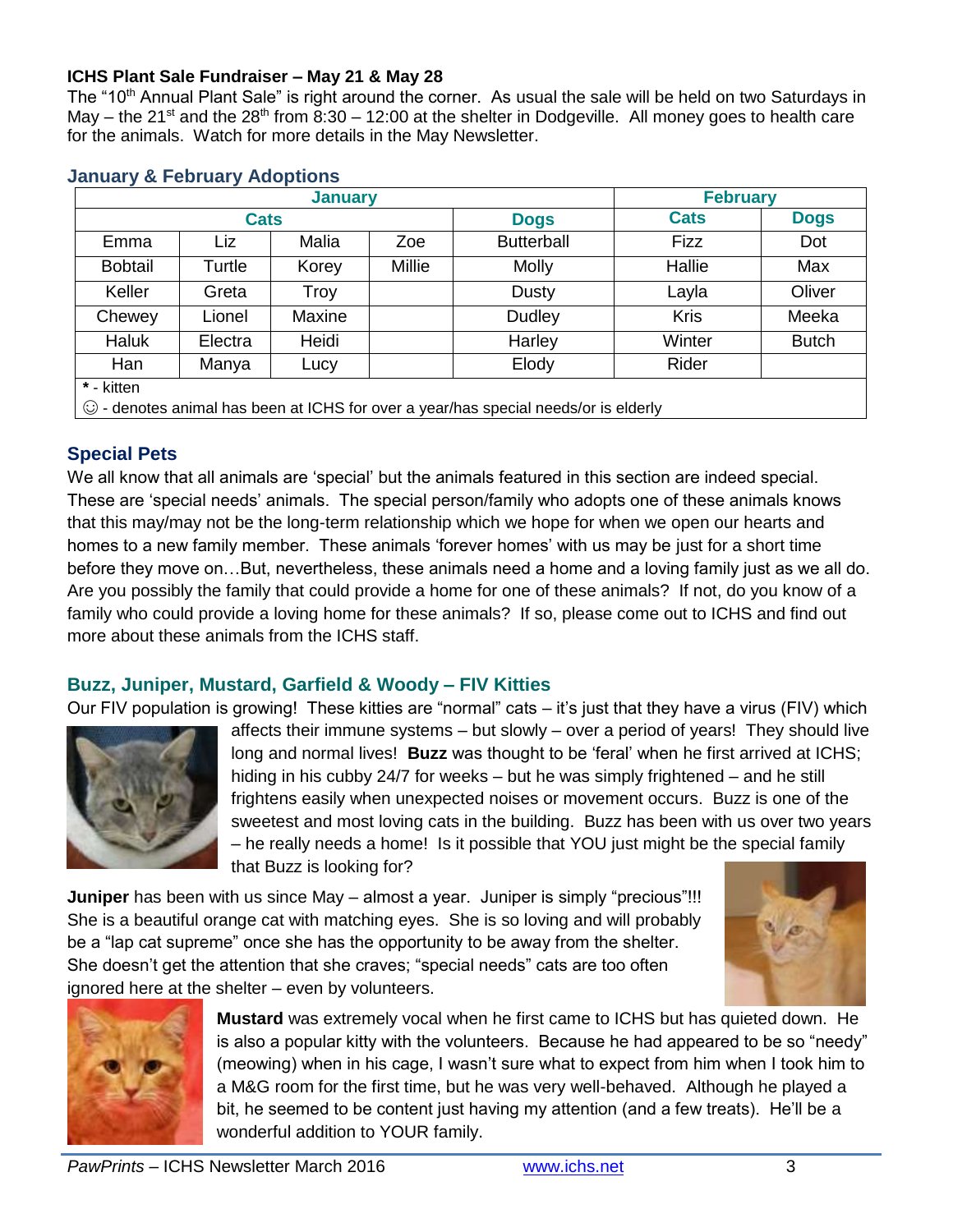

**Garfield** is a neat cat! He also meows a lot, but it is simply to get YOUR attention. His round pumpkin-face gives the impression that he is HUGE, but when you take him out of his cage, you will find him to be an average-sized fellow. He is very loving and it appears that he will be a wonderful lap cat as well as a snuggle bug. Don't take my word for it. Come and meet him and see for yourself. He will impress YOU!

**Woody** has become an office kitty. This little guy has a few

issues (besides his FIV status) but he has his entire life ahead of him. He is the wiggliest and squirmiest cat that I know and has a huge purr that never stops. He loves to play which perhaps isn't in his best interest as he has an issue with his knee and it would be best if he was a bit more sedentary – but try telling Woody to slow down! He is uncoordinated and his little body is kind of "out of proportion" which simply adds to his CUTENESS! And if the little guy didn't have enough



problems, his hair started falling out although it is growing back. Woody loves attention and never gets enough! Come and fall in total love with this little guy today – he will simply light up your life!!!

Although we call FIV cats "special", there really are no special considerations when adopting **Buzz, Juniper, Mustard, Garfield or Woody**. If it wasn't for the FIV+ sign on their cages, you wouldn't have a clue that they have FIV! They must be kept indoors. They may live with other cats since FIV is not easily passed between cats (it would be best if your other cat(s) are good-natured and amicable to a new pal). FIV is primarily spread by serious bite wounds so if you have other cats, it is important to properly introduce FIV cats to the others (but you would do that with any cat that you bring home). It is also important to keep them free from stress so a quiet home would be best. So…Buzz, Juniper, Mustard, Garfield and Woody need homes

# **Laurel & Slade – FeLV Kitties**



To those of you who don't have a cat, but have been thinking about getting one – PLEASE do yourself a favor and come and meet **Laurel**. She is an older kitty, a sweetheart and tested positive for FeLV. People shy away from kitties with FeLV, and they remain at the shelter for months/years. PLEASE don't let that happen to Laurel. She spends much of her day sleeping and is perhaps "hard of hearing". Let her enjoy taking her naps curled up on your lap or a sunny

window sill! So...Laurel needs a home.

**Slade** is a young, gray guy who has one thing on his mind when I take him out of his cage – FOOD! And he could probably benefit from having some extra treats – being the young cat that he is, he is a bit gangly. He is so happy to be out of his cage that it is difficult to get him to focus. When I have him out, he isn't interested in me or playing – just food – but once he adjusts to YOUR home – his real personality will come shining through. Since I don't know Slade very well, I leave it up to YOU to get to know him – whether as a volunteer here at ICHS or by making him YOURS. So…Slade needs a home.



Similar to FIV cats, FeLV cats also must be kept indoors and a quiet home is best. FeLV cats do need to be only cats (may live with other FeLV cats). FeLV kitties may live for years having a "normal" life span, but once/if the later stage of the infection occurs, the cat's health may deteriorate rapidly. That, of course, is one reason FeLV cats are not readily adopted – no one wants to lose their pet to illness. But these kitties need homes.